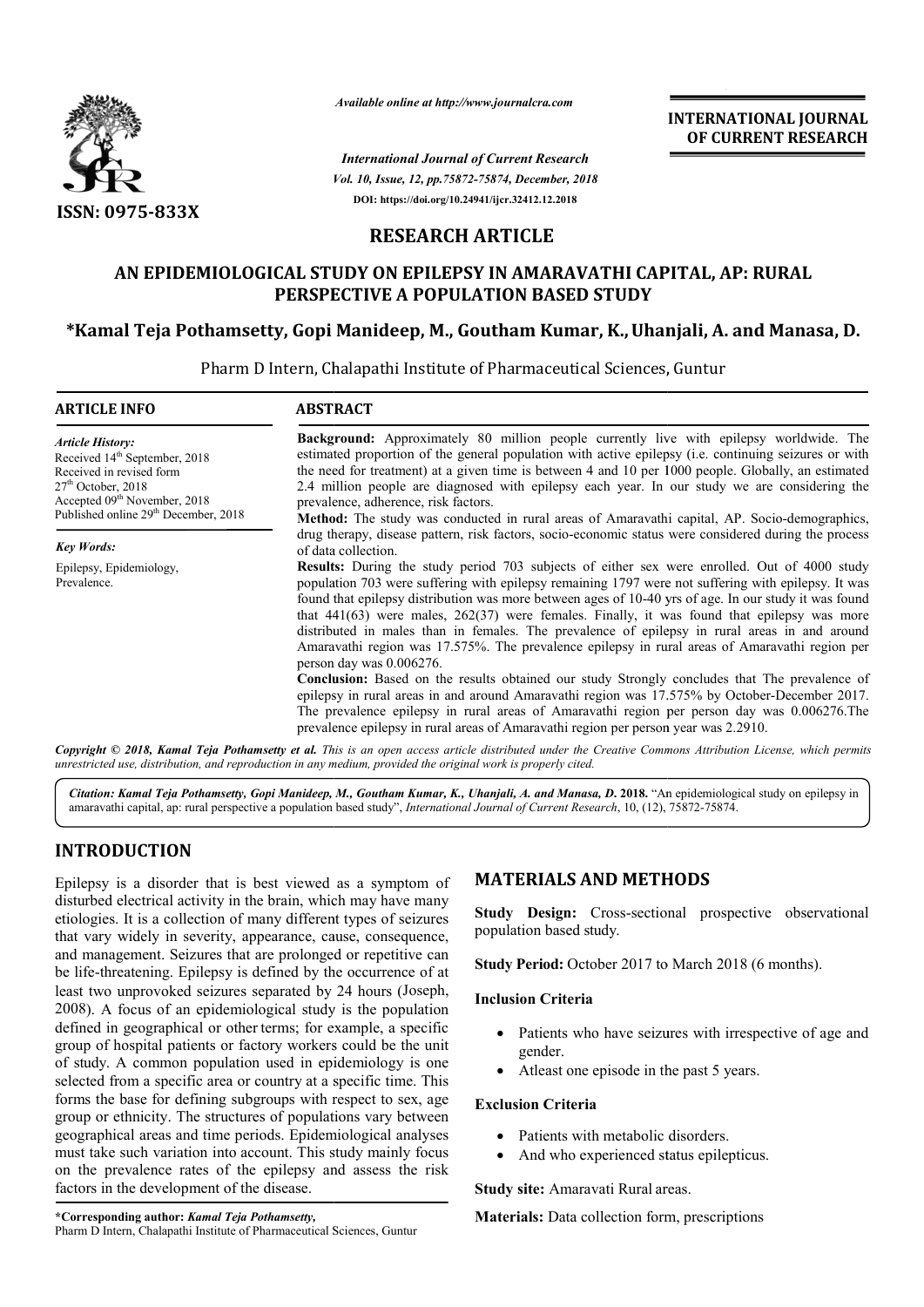**Statistical methods used for analysis:** Chi square test, Correlation coefficient, Regression analysis.

# **RESULTS**

### **Table 1. Age of onset of epilepsy in disease population**

| No. of cases $(\% )$<br>Age in years |            |
|--------------------------------------|------------|
|                                      |            |
| $<$ 10 yrs                           | 138(19.6)  |
| $10-20$ yrs                          | 262(37.27) |
| 20-30 yrs                            | 101(14.36) |
| 30-40 yrs                            | 74(10.5)   |
| 40-50 yrs                            | 62(8.891)  |
| $>50$ yrs                            | 66(9.39)   |

#### **Table 2. Distribution of epilepsy among various age groups**

| Age groups  | Number $(\% )$ |
|-------------|----------------|
| Pediatrics  | 70(9.95)       |
| Adolescents | 185(26.32)     |
| Adults      | 420(59.7)      |
| Geriatrics  | 28(3.98)       |

#### **Table 3. Gender wise distribution of epilepsy**

| Gender           | Number $(\%)$ |  |
|------------------|---------------|--|
| Males(M)         | 441(63)       |  |
| $F$ emales $(F)$ | 262(37)       |  |

### **Table 4. Epidemiologic distribution of primary epilepsies in study population**

| Type of primary epilepsy          | Number $(\% )$ |
|-----------------------------------|----------------|
| Absence seizures                  | 28 (3.98)      |
| Myoclonic seizures                | 24(3.41)       |
| Atonic seizures                   | 20(2.84)       |
| Partial seizures (simple/complex) | 96(13.65)      |
| Febrile seizures                  | 46(6.54)       |
| Pseudo seizures                   | 12(1.7)        |
| Generalized tonic-clonic seizures | 393(55.9)      |
| Focal seizures                    | 84(11.94)      |

#### **Table 5. Risk factors in epilepsy patients**

| Risk factor             | Number $(\% )$ |
|-------------------------|----------------|
| Asphyxia                | 192(27)        |
| Consanguineous marriage | 296(42)        |
| Genetics                | 144(21)        |
| Other unknown reasons   | 71(10)         |

Assesment of medication adherence in epilepsy patients: by using morisky medication adherence-8(mmas) scale

| Adherence | Number $(\% )$ |
|-----------|----------------|
| High      | 102(17)        |
| Moderate  | 50(8)          |
| Low       | 451(75)        |

**Prevelance of epilepsy in rural areas around amaravathi region**

Number of persons diagnosed with epilepsy=703 Total population surveyed under study=4000

### **Prevalence of epilepsy in rural areas of Amaravathi region:**

No. of persons in the study population

= 703 x100 4000

= 17.575%

 $=$ 

The prevalence of epilepsy in rural areas in and around Amaravathi region was 17.575% by October-December 2017.

## **Prevalence of epilepsy in rural areas of Amaravathi region per person day was:**

| Per person- $day =$ | No. of cases                        |
|---------------------|-------------------------------------|
|                     | Total number of time contributed by |
|                     | subjects in the study               |
|                     |                                     |

703

4000x28 days each

= 0.0062767

The prevalence epilepsy in rural areas of Amaravathi region per person day was 0.006276.

### **Prevalence of epilepsy in rural areas of Amaravathi region per person year was:**

Per person- year = Cases per person days  $x$  365 days/1- person year

$$
= 0.006276 \times 365
$$

 $= 2.291$ 

The prevalence epilepsy in rural areas of Amaravathi region per person year was 2.2910.

## **Assessment of risk factors by odds ratio and the level of significance with chisquare test:**

| Risk factor    | Cases<br>$(n=703)$ | Controls<br>$(n=3297)$ | Odds ratio( $CI$ )  | P- value    |
|----------------|--------------------|------------------------|---------------------|-------------|
| Consanguineous | 296                | 200                    | 13.8182(11.2-16.9)  | $0.0001***$ |
| parentage      |                    |                        |                     |             |
| Birth asphyxia | 192                | 50                     | 26.3014(19.0-36.39) | $0.0001***$ |
| Genetics       | 144                | 70                     | 14.46(10.72-19.50)  | $0.0001***$ |